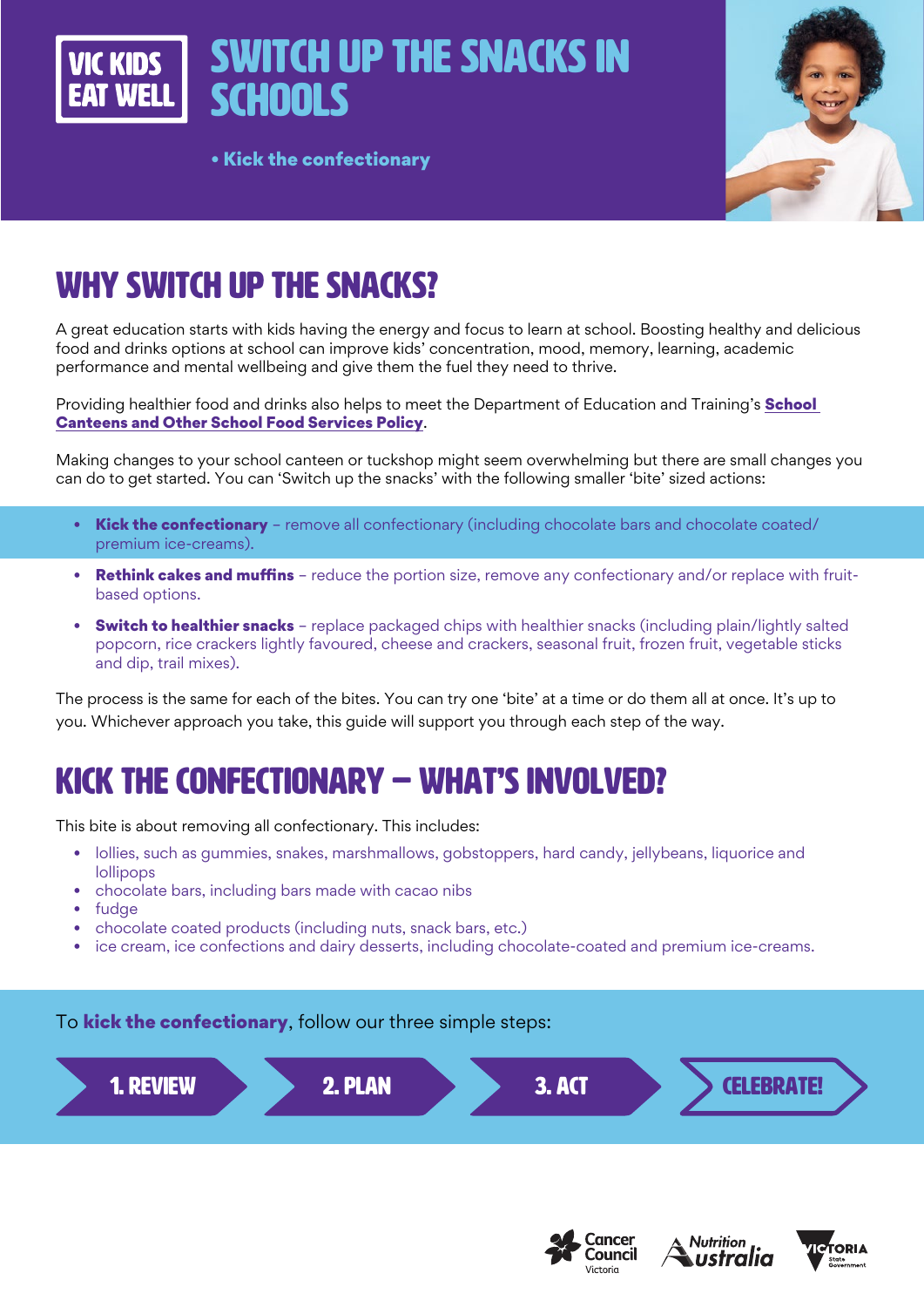

### STEP ONE: REVIEW

We want kids to have access to healthier snacks wherever they are.

So, start by reviewing the confectionary available in your canteen, your vending machine if you have one, or your external food service if you don't have an on-site canteen.



#### TIP:

You can use the free product assessment tool, [FoodChecker](https://foodchecker.heas.health.vic.gov.au/), to check how your snacks are classified.

Just search or assess products in the category 'snacks'. All snacks classified as RED or BLACK in [FoodChecker](https://foodchecker.heas.health.vic.gov.au/) are considered confectionary items.



## STEP TWO: PLAN

You may choose to simply remove the confectionary – or you may want to replace with healthier options. Replacing with healthier options will help you achieve two bites at once (see bite 'Switch to healthier snacks').

## Preparing for change

Look for ways to engage your school community in making changes. Take opportunities to talk to families, staff, students, canteen staff and volunteers to get a sense of the 'appetite' for change and the best way to introduce changes. Involve the Parents and Friends Association, School Council, Sustainability Club or Wellbeing Committee if there is one. You can make changes all at once or use a gradual approach:

All at once involves making the changes overnight or all in one go. An ideal time to do this is at the beginning of a new school year or term. This is the quickest approach and usually works best if you are only introducing a few changes and when you know there is good support for change.

A gradual approach gives students more time to get used to the changes and an opportunity to try alternative options. It is often the more readily accepted option if you need to make lots of changes. There are two ways you could take a gradual approach:

- 1. Remove the least popular confectionary items first, then work on removing the best sellers second.
- 2. Sell down your stock of confectionary and don't order more once you sell out. As they sell out replace with healthier products.







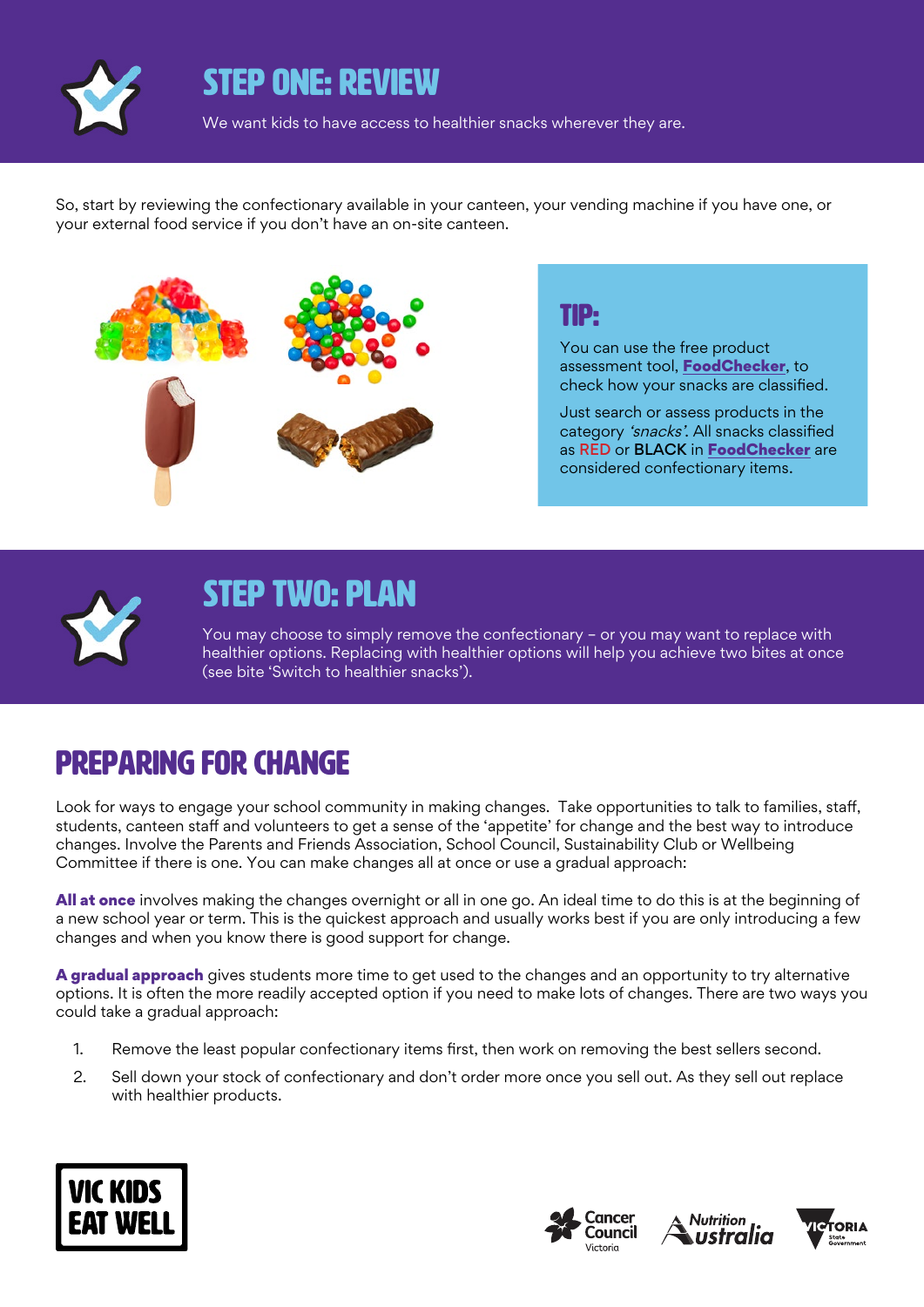

## STEP THREE: ACT

Now you've done all the groundwork, it's time to put it into action.

Think about the ways you can promote your new healthy options through the way they are placed, priced and promoted. You are more likely to have success by:

- placing healthier snack options at eye level on the counters
- involving the sustainability club and promoting the environmental benefits of less packaged confectionary items
- using healthier snacks in meal deals together e.g. chicken and salad wrap and fruit and yoghurt cup for \$6
- pricing healthier snack options competitively so they are the cheaper choice e.g. consider lowering the price of healthier options or increasing the price of less healthy options.
- promoting the benefits of removing confectionary through newsletters and other regular communication channels
- **getting students involved in promoting the changes** by designing posters, menus, promotions, competitions and labelling.

Remember, this is just one of the 'bites' you can do to switch up the snacks. Check out 'Rethink cakes and [muffins](https://www.vickidseatwell.health.vic.gov.au/resources)' and ['Switch to healthier snacks](https://www.vickidseatwell.health.vic.gov.au/resources)'.